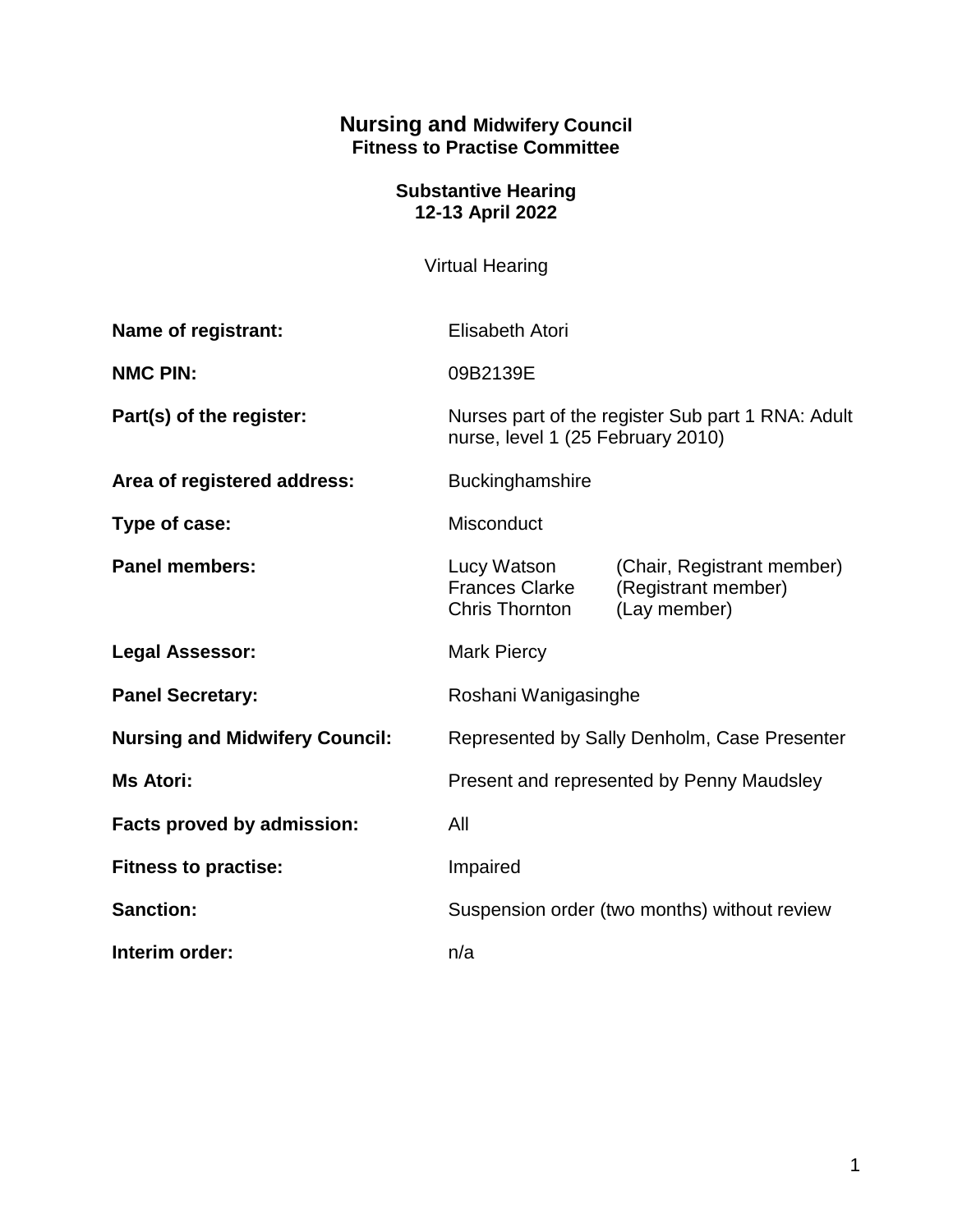# **Details of charge**

*That you, a Registered Nurse, on 27 September 2018, while employed as an agency nurse by First Option Health Care:*

*1) Accepted a nursing shift in respect of care for Patient A without reading Patient A's Care Plan*

*a) at all; or*

*b) in sufficient detail to recognise his care involved ITU and tracheostomy care, areas of practice in which you were not competent.*

*2) Accepted a nursing shift for care of Patient A when you were not ITU and tracheostomy trained and therefore were not competent to provide all the care that Patient A needed.*

*3) Knew when you commenced the shift referred to at charges 1 and 2 above, that you were not competent to care for Patient A.*

*4) Attempted to perform suction on Patient A when you were not competent to do so.*

*AND in light of the above, your fitness to practise is impaired by reason of your misconduct.*

# **Agreed Facts**

Prior to this hearing, the NMC and you agreed on the following facts as stated below:

*1. Mrs Atori appears on the register of nurses, midwives and nursing associates maintained by the NMC as a Registered Nurse – Adult. She joined the register on 26 March 2010.*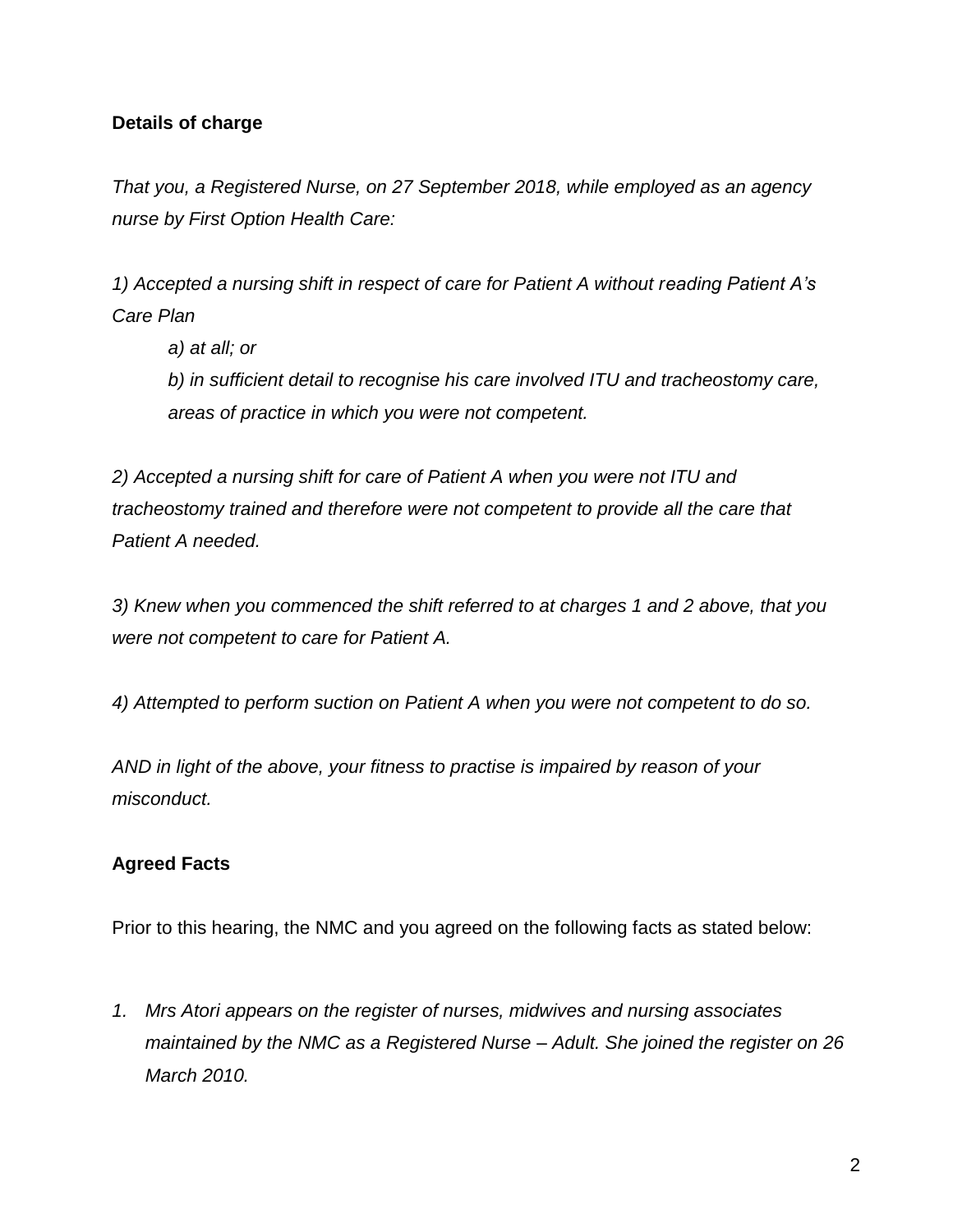- *2. Patient A is a tetraplegic patient and has a permanent tracheostomy, a Percutaneous Endoscopic Gastric (PEG) tube and an indwelling catheter. As such, Patient A requires tracheostomy care and respiratory management for their enduring tracheostomy.*
- *3. Patient A is also unable to cough independently and therefore requires regular suctioning via the tracheostomy. Due to Patient A's complex and specialised needs, he requires to be cared for by a nurse skilled in tracheostomy care*
- *4. At the material time, Mrs Atori was employed by First Option Healthcare ("the Agency), as an Agency Nurse.*
- *5. At the material time, Mrs Atori was not ITU or tracheostomy trained, and it was not within her competence to perform suction.*
- *6. Mrs Atori received an email from the Agency offering her a day shift to care for Patient A, who was under a care package provided by Interserve Healthcare ('the Care Provider'). The email contained Patient A's care plan.*
- *7. It was Mrs Atori's responsibility to review the care plan and ensure the care Patient A required was within her sphere of competence. Mrs. Atori either did not so at all or did not do so in sufficient detail to recognise that the care required by Patient A was outside her competence.*
- *8. Mrs Atori accepted the shift for care of Patient A on 27 September 2018.*
- *9. On 27 September 2018, Mrs Atori should have started her day shift at 08:00am but arrived at 09:00am after attending to Patient's A former address, which was the address provided to her by the Agency.*
- *10. Another nurse, Nurse A, had carried out the preceding night shift. As part of the handover from Nurse A to Mrs Atori, Nurse A suctioned Patient A and showed Mrs Atori how to perform Patient A's bowel care and morning routine. This was to assist Mrs Atori familiarise herself with the process of performing Patient A's morning routine.*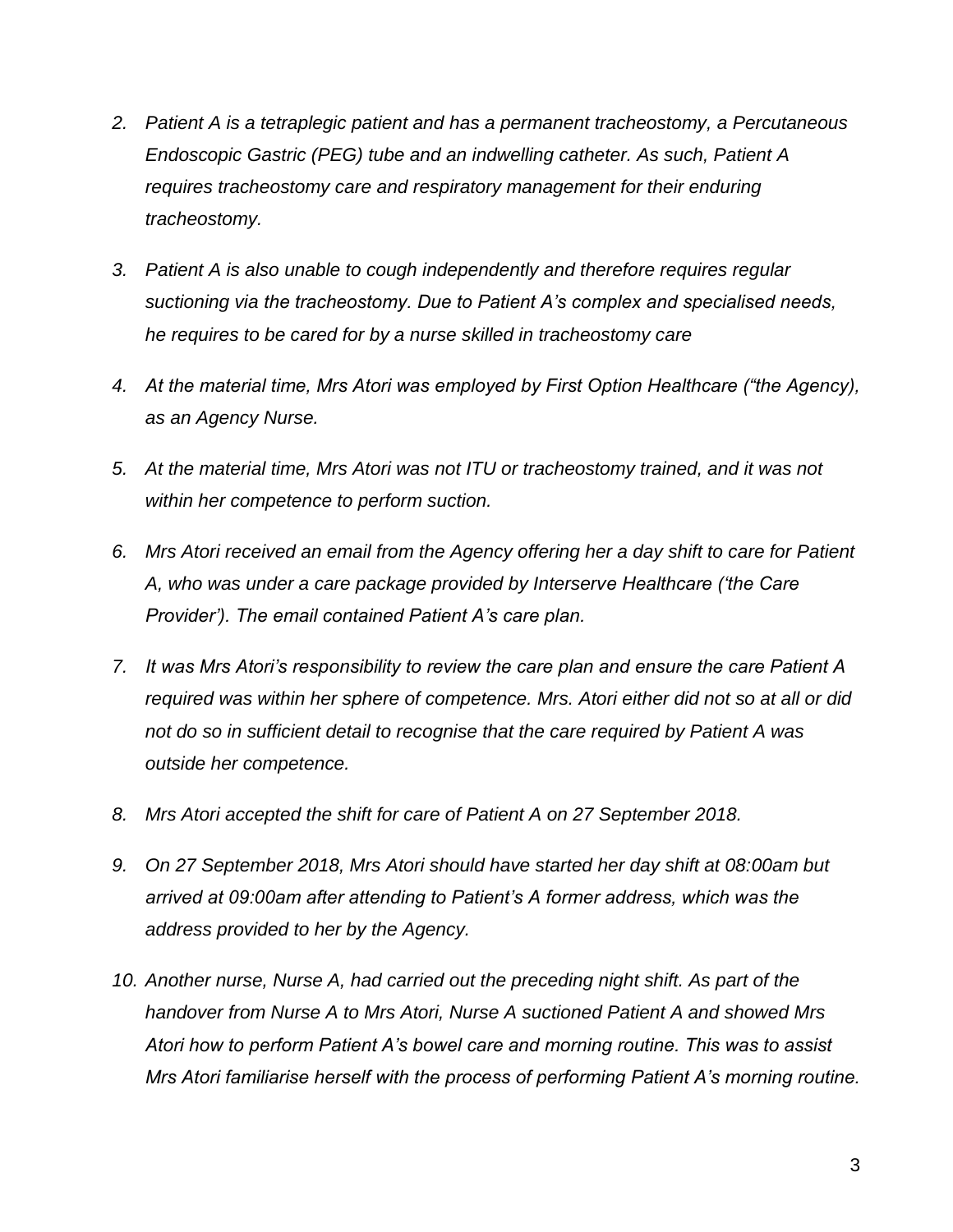- 11. Mrs Atori assumed the care for Patient A and relieved Nurse A. At the time of *assuming that care, Mrs Atori knew that she was not competent to carry out the care required during the shift.*
- *12. Around 2:40pm, during the shift, Mrs Atori disconnected Patient A's ventilator for approximately 1 minute and 55 seconds, in order to perform suction.*
- *13.At the time, Mrs. Atori knew that performing suction on a patient was outside her competence. The length of time for which Patient A was disconnected from the ventilator compromised their safety.*
- *14. Patient A's carer alerted Patient A's wife of the matter, who then bagged Patient A for a short time until Patient A was reconnected to the ventilator.*
- *15. This incident caused Patient A to desaturate up to 55%.*
- *16. On 28 September 2019, the Care Provider created an incident report and raised a safeguarding alert. The incident was also reported to the Agency and the Care Quality Commission.*

# **Decision and reasons on facts**

At the outset of the hearing, the panel heard from Ms Denholm, on behalf of the NMC, who confirmed that the agreed statement of facts had been signed by you and incorporated into the hearing. Ms Maudsley, your representative, confirmed with you that in your reflective statement that you made full admissions to charges 1, 2, 3 and 4.

The panel therefore finds charges 1, 2, 3 and 4 proved in their entirety, by way of your admissions.

## **Fitness to practise**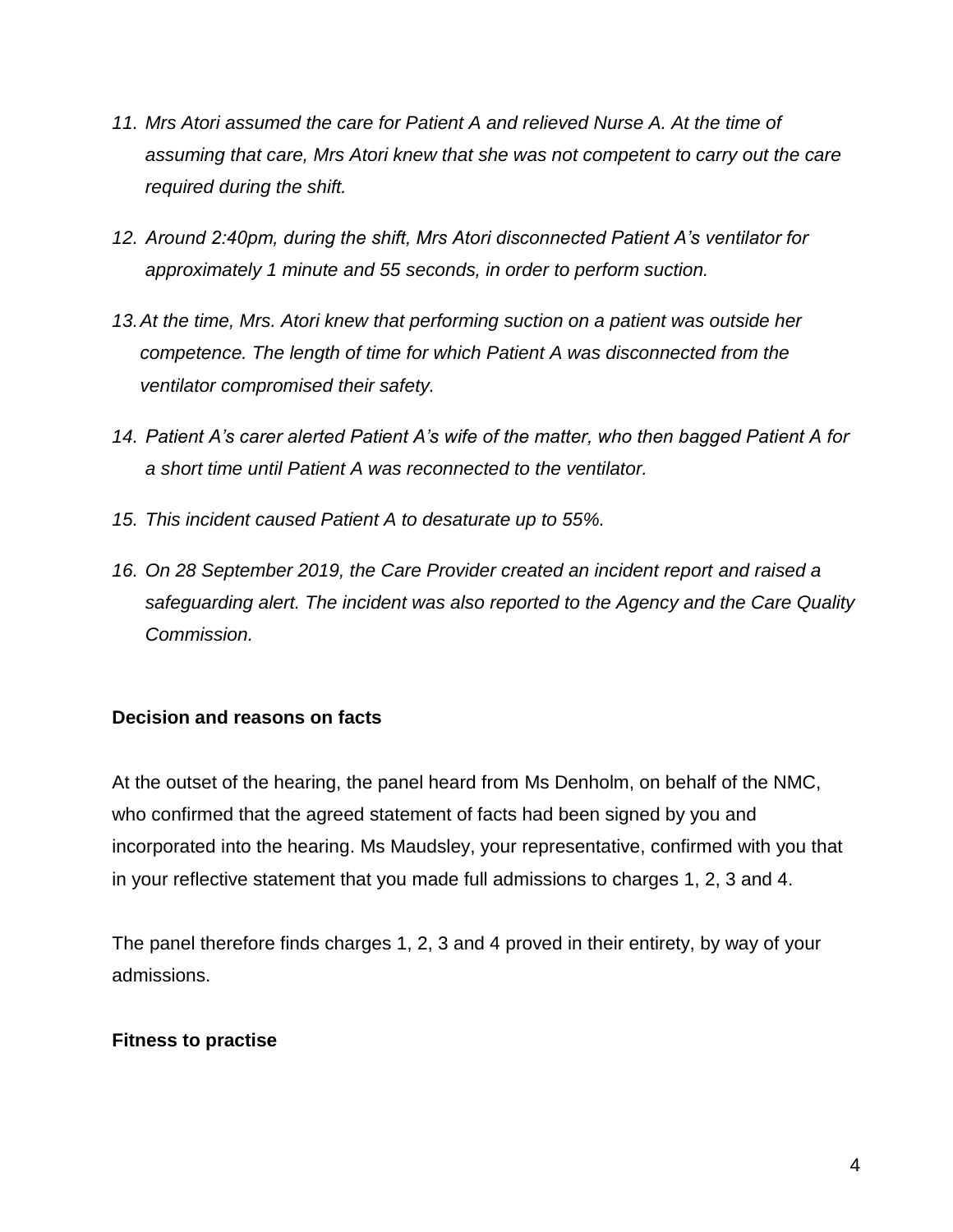Having reached its determination on the facts of this case, the panel then moved on to consider, whether the facts found proved amount to misconduct and, if so, whether your fitness to practise is currently impaired. There is no statutory definition of fitness to practise. However, the NMC has defined fitness to practise as a registrant's suitability to remain on the register unrestricted.

The panel, in reaching its decision, has recognised its statutory duty to protect the public and maintain public confidence in the profession. Further, it bore in mind that there is no burden or standard of proof at this stage and it has therefore exercised its own professional judgement.

The panel adopted a two-stage process in its consideration. First, the panel must determine whether the facts found proved amount to misconduct. Secondly, only if the facts found proved amount to misconduct, the panel must decide whether, in all the circumstances, your fitness to practise is currently impaired as a result of that misconduct.

You provided evidence to the panel under oath.

## **Submissions on misconduct and impairment**

In her submissions Ms Denholm invited the panel to take the view that your actions amounted to a breach of *The Code: Professional standards of practice and behaviour for nurses and midwives (2015)* (the Code). She then directed the panel to specific paragraphs and identified where, in the NMC's view, your actions amounted to misconduct.

Ms Denholm submitted that although breaches of the Code will not be conclusive as to the issue of misconduct, the breaches of the Code by you are serious. Ms Denholm submitted that your failings are clear examples of misconduct, falling far short of what is deemed proper conduct of a professional. She submitted that your conduct resulted in actual patient harm and had the potential to cause further harm had others not intervened. She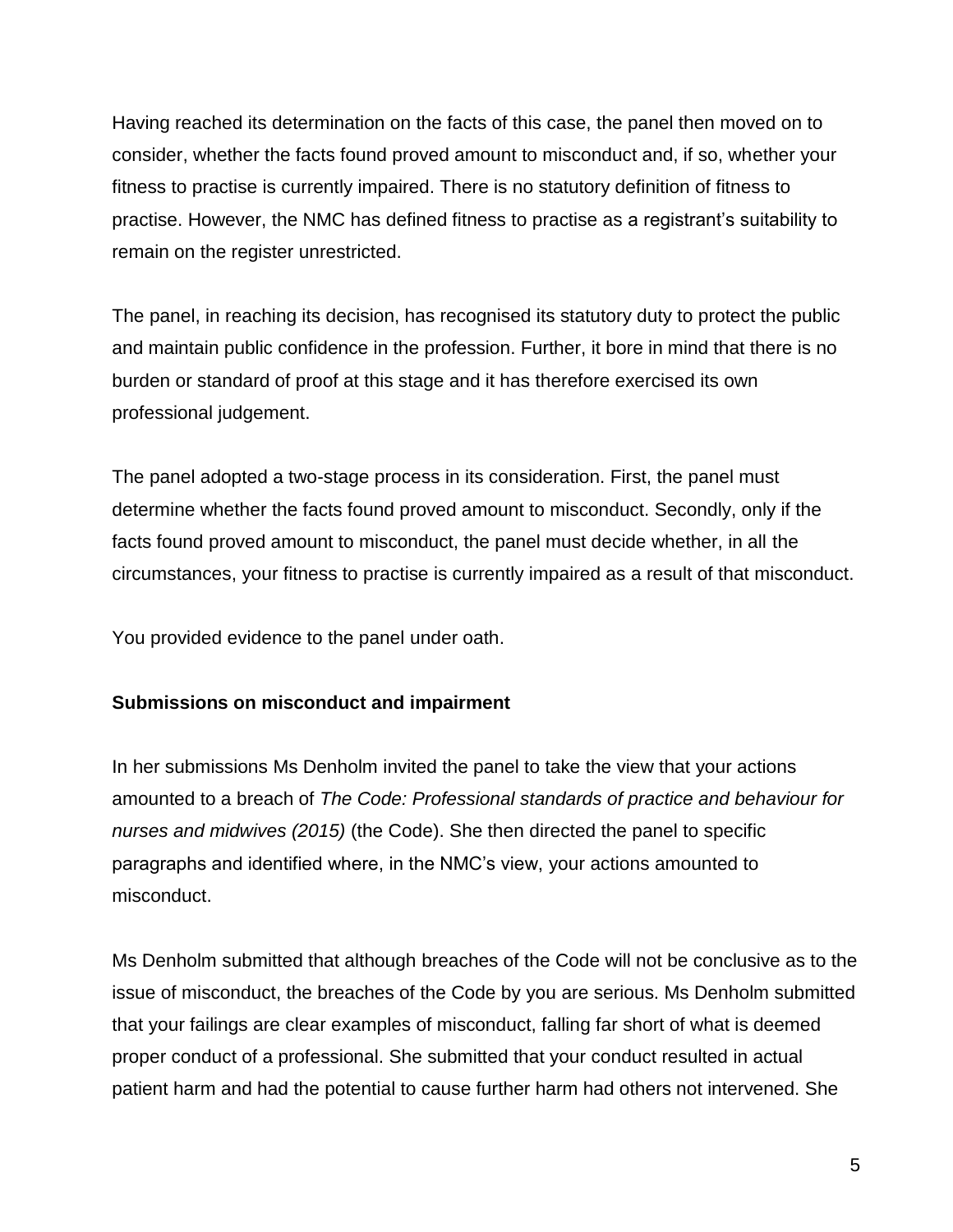submitted that you had agreed to care for Patient A when you were not qualified to do so and that you did not read Patient A's detailed care plan fully prior to accepting your duties. Although you informed the agency when you realised Patient A needed complex care for which you were not trained, you remained on shift. She submitted that you failed in your role to provide safe and effective care to Patient A and failed to practise within your competencies.

Ms Denholm submitted that your actions fell below the standards expected of a registered nurse and as such have brought the nursing profession into disrepute, and that the breaches of the Code were so serious, that your actions amounted to misconduct.

Ms Maudsley invited the panel to consider whether your conduct was serious misconduct. She referred to the cases of *Roylance v GMC* [1999] UKPC 16, *Remedy UK Ltd v GMC* [2010] EWHC 1245 (Admin) and *Johnson v Maggs v NMC* [2015] EWHC 2140 (Admin).

Ms Maudsley reminded the panel that you have provided evidence to the panel in the form of a reflective statement and testimonials, and accepted the facts. She submitted that you did not set out to cause harm to Patient A. She submitted that you had looked after Patient A satisfactorily for the substantive part of the shift, however, it was just this one incident during the shift where you failed him. Ms Maudsley submitted that you were persuaded by your agency and the outgoing nurse that you would be capable of caring for Patient A, even though your instincts had told you not to carry on. Ms Maudsley invited the panel to consider that there was a certain amount of pressure put on you not to abandon Patient A. She submitted however that this is not an excuse or justification but the reality of what happened that day.

Ms Maudsley submitted that it was a matter for the panel's consideration to decide whether your actions amounts to serious professional misconduct.

## **Submissions on impairment**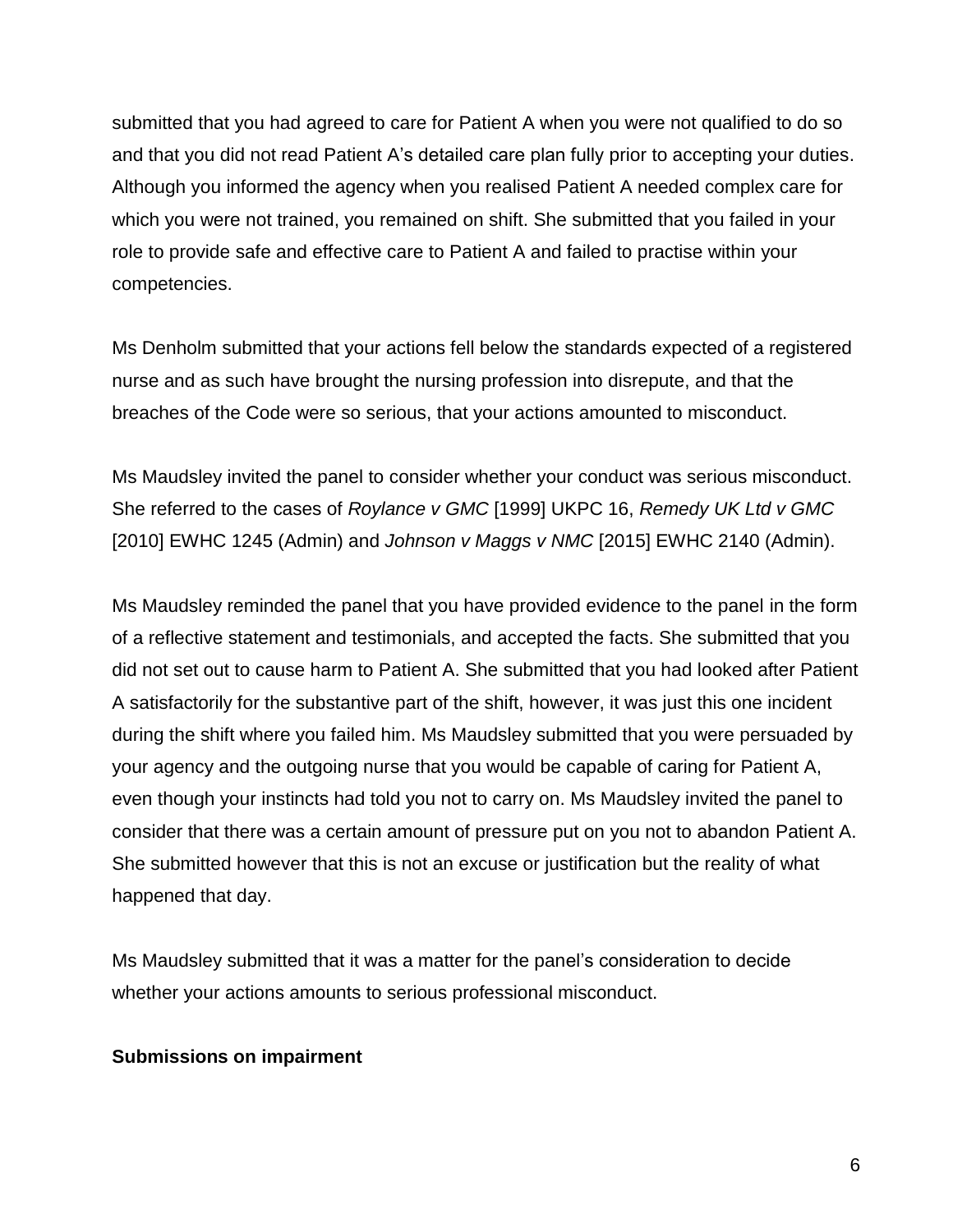Ms Denholm moved on to the issue of impairment and addressed the panel on the need to have regard to protecting the public and the wider public interest. This included the need to declare and maintain proper standards and maintain public confidence in the profession and in the NMC as a regulatory body. This included reference to the case of *Council for Healthcare Regulatory Excellence v (1) Nursing and Midwifery Council (2) and Grant*  [2011] EWHC 927 (Admin) and *Cohen v GMC* [2008] EWHC 581 (Admin) amongst others.

Ms Denholm submitted you had in the past acted and/or are liable in the future to act so as to put a patient or patients at unwarranted risk of harm; and you had in the past brought and/or are liable in the future to bring the nursing profession into disrepute; and/or have in the past breached and/or are liable in the future to breach one of the fundamental tenets of the nursing profession.

Ms Denholm submitted that through your misconduct, you put Patient A's safety at risk. She submitted that by acting outside the scope of your practice you caused actual harm to Patient A and there was potential for further harm had Patient A's wife not intervened. Ms Denholm submitted that this clearly shows that in the past, you have acted so as to place patients at unwarranted risk of harm.

Ms Denholm invited the panel to consider your level of insight. She submitted that you accept you breached fundamental tenets of the profession. You have provided a reflective piece and testimonials as well as made early admissions and acknowledged why and how your actions were wrong. Ms Denholm submitted that although you have demonstrated insight and had raised concerns and provided explanations as to why you continued to stay on shift, Ms Denholm submitted that these reasons do not mitigate fully why you continued to stay and care for Patient A when you knew you were not competent to do so, thereby acting outside of your scope of practice, which ultimately cased harm to Patient A.

In relation to the reputation of the profession, Ms Denholm submitted that the public should feel assured that their needs will be met. If they cannot be confident in registered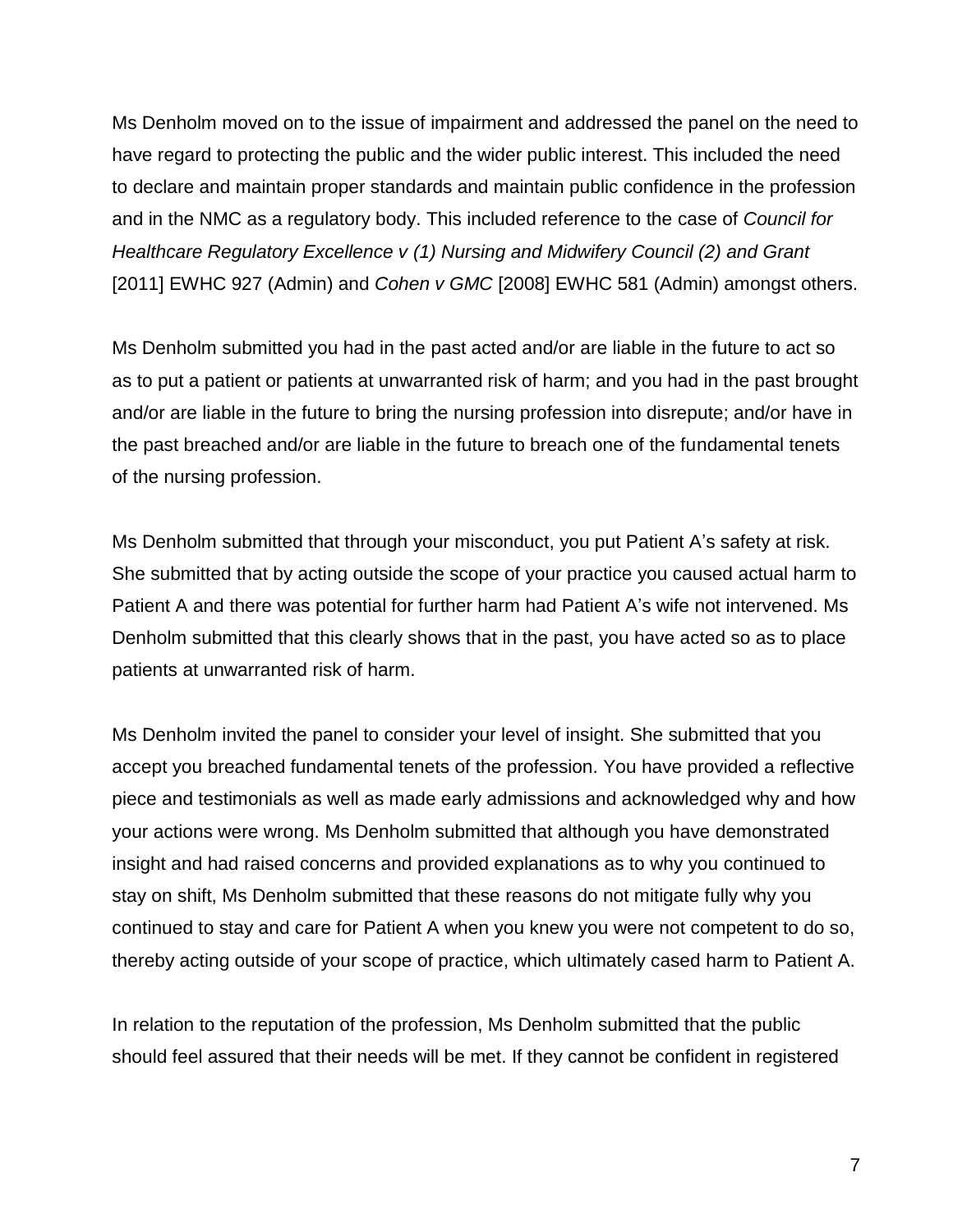nurses' abilities to keep them safe, this undermines the reputation of the profession. Likewise, the public is reliant upon the Regulator to uphold appropriate standards.

Ms Denholm submitted in these circumstances your actions and omissions were serious and submitted that your practice is impaired on both public protection and public interest grounds.

Ms Maudsley urged the panel to accept that you are genuinely remorseful for your actions. She reminded the panel that you offered your sincere apologies to Patient A and his wife. She submitted that you have reflected on the incident and, looking back, you accept that you should have read the care plan more carefully, in advance of the shift and turned down the shift then. Ms Maudsley submitted that you accept that you should have been more assertive and said 'no' to the agency, the outgoing nurse, Patient A and his wife and should have gone home.

Ms Maudsley said that you knew you were not ITU trained and that looking after a patient with a tracheostomy was outside of your area of competence. She submitted that you are fully aware of the risks to Patient A and accept that had Patient A's wife not been there to assist you when you attempted to apply suction to his tracheostomy tube, the repercussions could have been catastrophic for Patient A.

Ms Maudsley submitted that you are also fully aware of the impact your actions had on the public interest. You are aware that the public expect you, as a nurse, to be competent to look after your patients. You also realise that Patient A and his wife must have been disappointed and angry at your level of competence. You accept that you have damaged the reputation of the profession by taking on a Patient A's care when you were not competent to do so. Ms Maudsley submitted that you remain shocked by this experience and that these proceedings have been a salutary lesson, one that you will never forget or repeat.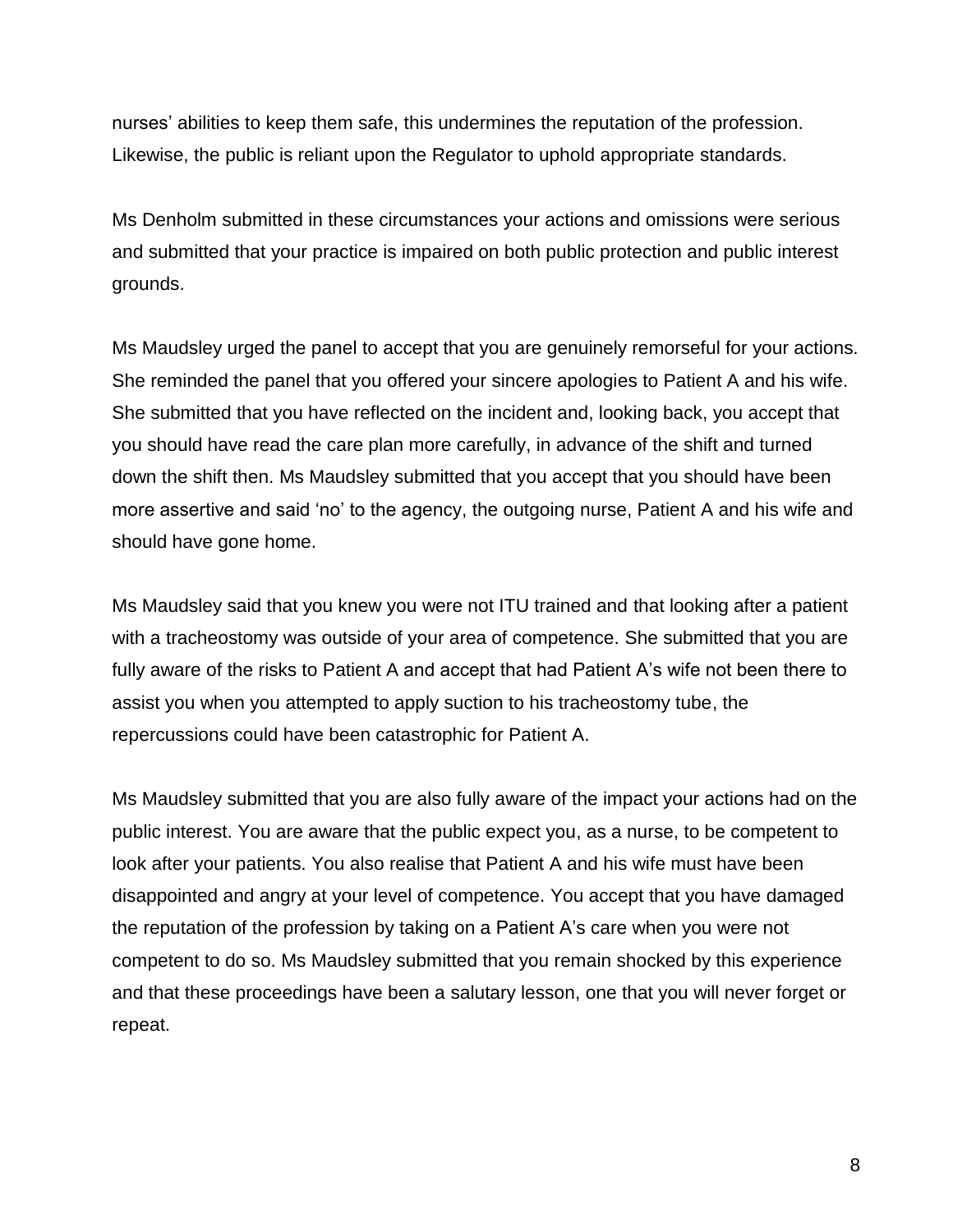Ms Maudsley further informed the panel that since this incident in 2018, you have not worked in the community through your agency. You have declined any community work to avoid there being any risk of a similar incident happening in the future. You only work in hospital, in A&E, medical and surgical wards where you are competent.

It was submitted that as a result of this incident, you have learned to become more assertive and feel more able to say 'no' if you are not comfortable with caring for a patient. Ms Maudsley submitted that in order to remedy your failings you have undertaken training in ventilation and care of a patient with a tracheostomy. However, as you do not work in ITU, you have not had to put your training into practice.

Ms Maudsley submitted that you have been a nurse since 2010 and that this is the first time you have appeared before the NMC. She also referred the panel to the positive testimonials provided on your behalf, which attest to your good character.

Ms Maudsley submitted, if the public were aware of the all the circumstances, the reputation of the profession would not be undermined if there was no finding of current impairment. She therefore invited the panel to find that you pose no risk to the public and therefore to find your fitness to practise not currently impaired.

The panel accepted the advice of the legal assessor which included reference to a number of relevant judgments.

## **Decision and reasons on misconduct**

In coming to its decision, the panel had regard to the case of *Roylance v General Medical Council (No. 2)* [2000] 1 AC 311 which defines misconduct as a *'word of general effect, involving some act or omission which falls short of what would be proper in the circumstances.'*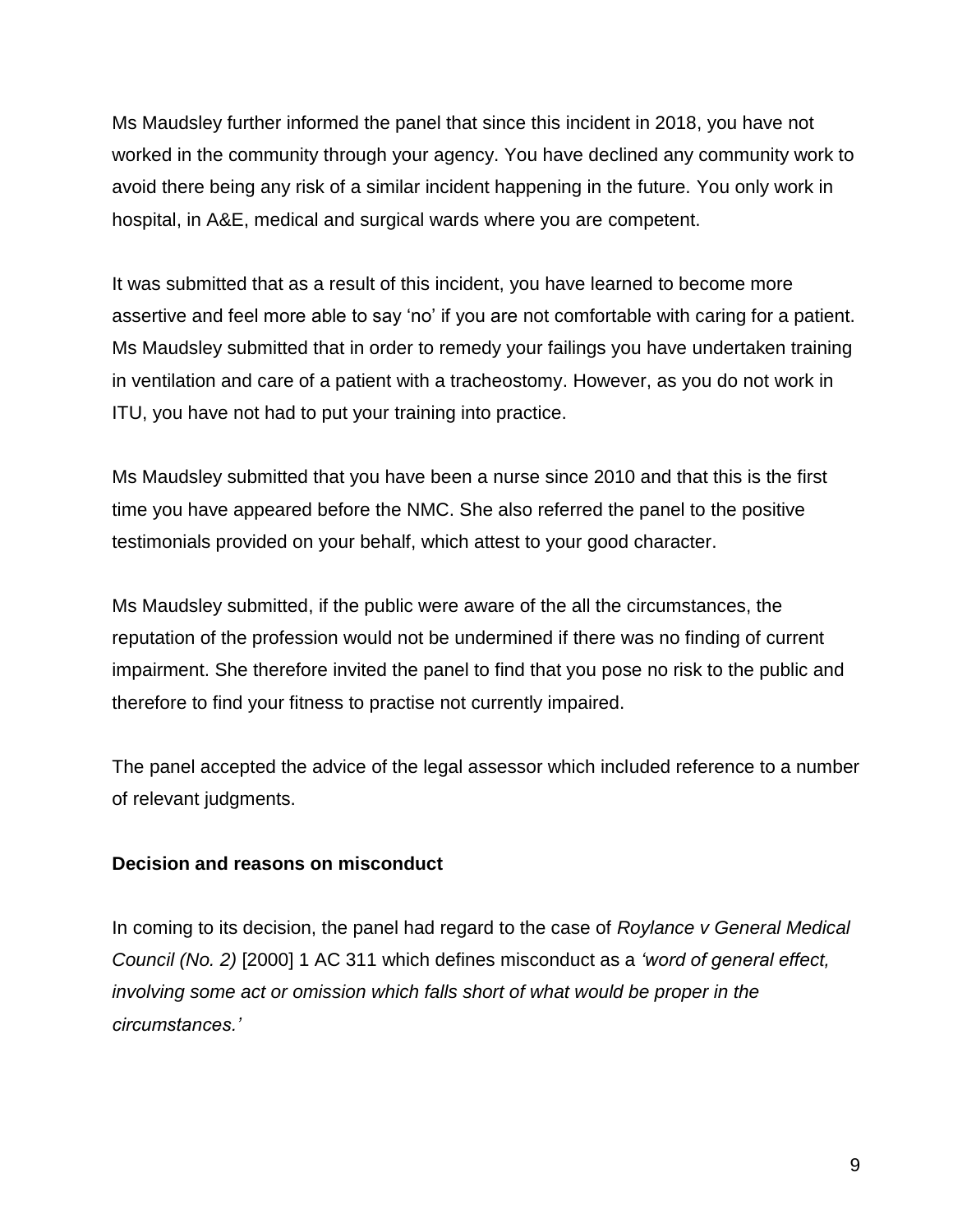When determining whether the facts found proved amount to misconduct, the panel had regard to the terms of the Code.

The panel was of the view that your actions did fall significantly short of the standards expected of a registered nurse, and that your actions amounted to a breach of the Code. Specifically:

*"1.2 make sure you deliver the fundamentals of care effectively*

# *4 Act in the best interests of people at all times*

*13.5 complete the necessary training before carrying out a new role*

*16.2 raise your concerns immediately if you are being asked to practise beyond your role, experience and training*

# *20 Uphold the reputation of your profession at all times*

*20.1 keep to and uphold the standards and values set out in the Code"*

The panel appreciated that breaches of the Code do not automatically result in a finding of misconduct. In assessing whether the charges amounted to misconduct, the panel considered them individually and collectively. It took account of all the evidence before it and the circumstances of the case as a whole. However, the panel was of the view that your failings fell into a number significant categories: not reading Patient A's care plan in sufficient detail before accepting a nursing shift, you were not trained in the areas of care required by Patient A and attempting to perform suction on Patient A when you were not competent to do so.

The panel determined that these failures resulted in actual harm to Patient A and placed him at further unwarranted risk of harm. The panel bore in mind that by failing to read Patient A's care plan adequately and by acting outside the scope of your practice, there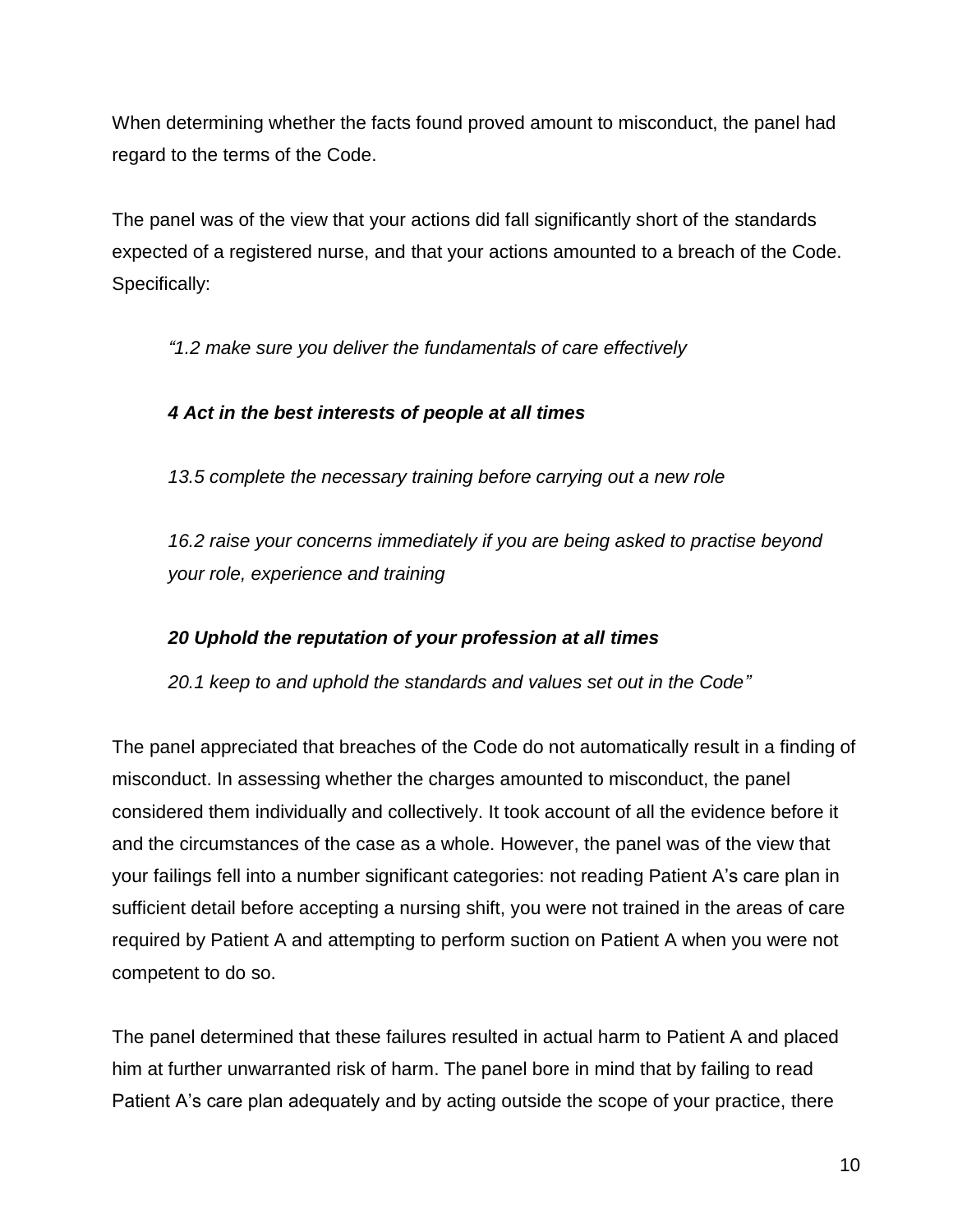could have been serious and catastrophic consequences to Patient A's health and wellbeing. It bore in mind your explanations for why you remained on shift and how you had raised concerns about your lack of experience in this area to the outgoing nurse and the agency. It also bore in mind that you were persuaded by your agency and the outgoing nurse that you would be capable of caring for Patient A, and that a certain amount of pressure was placed on you. However, the panel was of the view that it was your responsibility to ensure that you had the necessary knowledge and experience to care for patients' needs and to be assertive and say 'no' when asked to do something outside of your scope of practice. Taking account of your departures from the Code, the panel decided that your actions in each of the charges found proved fell significantly short of the conduct and standards expected of a registered nurse, and were serious enough to amount to misconduct. To characterise your actions as other than misconduct would fail to declare and uphold proper standards of conduct and behaviour on the part of a nurse and fail to maintain public confidence in the NMC as a regulator.

### **Decision and reasons on impairment**

The panel next went on to decide if as a result of the misconduct, your fitness to practise is currently impaired.

Nurses occupy a position of privilege and trust in society and are expected at all times to be professional. Patients and their families must be able to trust nurses with their lives and the lives of their loved ones. Nurses must make sure that their conduct at all times justifies both their patients' and the public's trust in the profession. In this regard the panel considered the judgment of Mrs Justice Cox in the case of *Council for Healthcare Regulatory Excellence v (1) Nursing and Midwifery Council (2) Grant* [2011] EWHC 927 *(Admin)* in reaching its decision. In paragraph 74, she said:

*'In determining whether a practitioner's fitness to practise is impaired by reason of misconduct, the relevant panel should generally consider not only whether the practitioner continues to present a risk to members of the*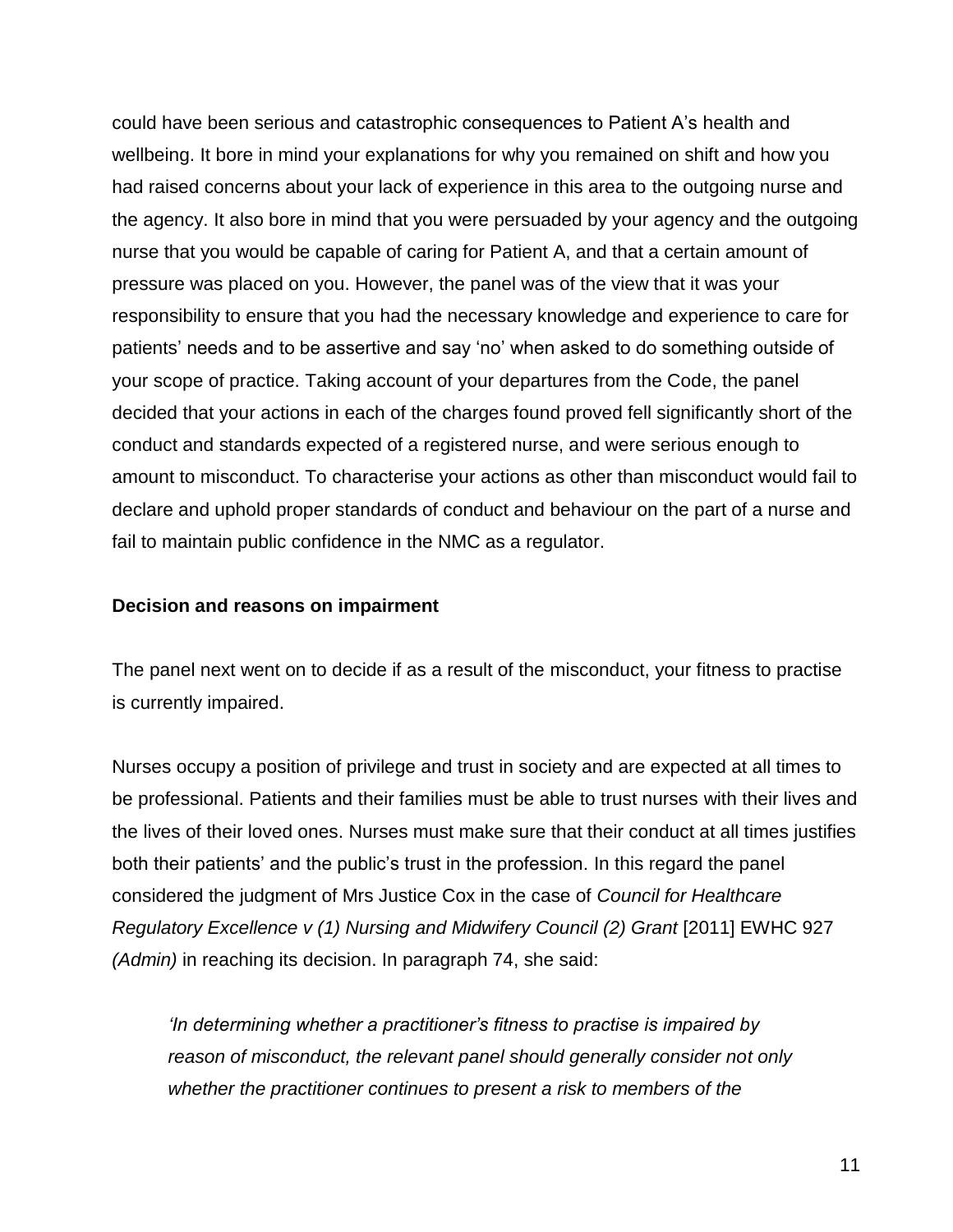*public in his or her current role, but also whether the need to uphold proper professional standards and public confidence in the profession would be undermined if a finding of impairment were not made in the particular circumstances.'*

In paragraph 76, Mrs Justice Cox referred to Dame Janet Smith's formulation in the Fifth Shipman Report which reads as follows:

*'Do our findings of fact in respect of the doctor's misconduct, deficient professional performance, adverse health, conviction, caution or determination show that his/her fitness to practise is impaired in the sense that s/he:*

- *a) has in the past acted and/or is liable in the future to act so as to put a patient or patients at unwarranted risk of harm; and/or*
- *b) has in the past brought and/or is liable in the future to bring the medical profession into disrepute; and/or*
- *c) has in the past breached and/or is liable in the future to breach one of the fundamental tenets of the medical profession; and/or*
- *d) ...'*

The panel found that the first three limbs of the Shipman test to be engaged in this case.

The panel found that you have in the past placed Patient A at unwarranted risk of harm and had caused actual harm to Patient A. Your failings encompassed acting outside the scope of your competence, as such; the panel found that you did breach fundamental tenets of the nursing profession in failing to ensure safe care. The panel found that your serious failings brought the nursing profession into disrepute.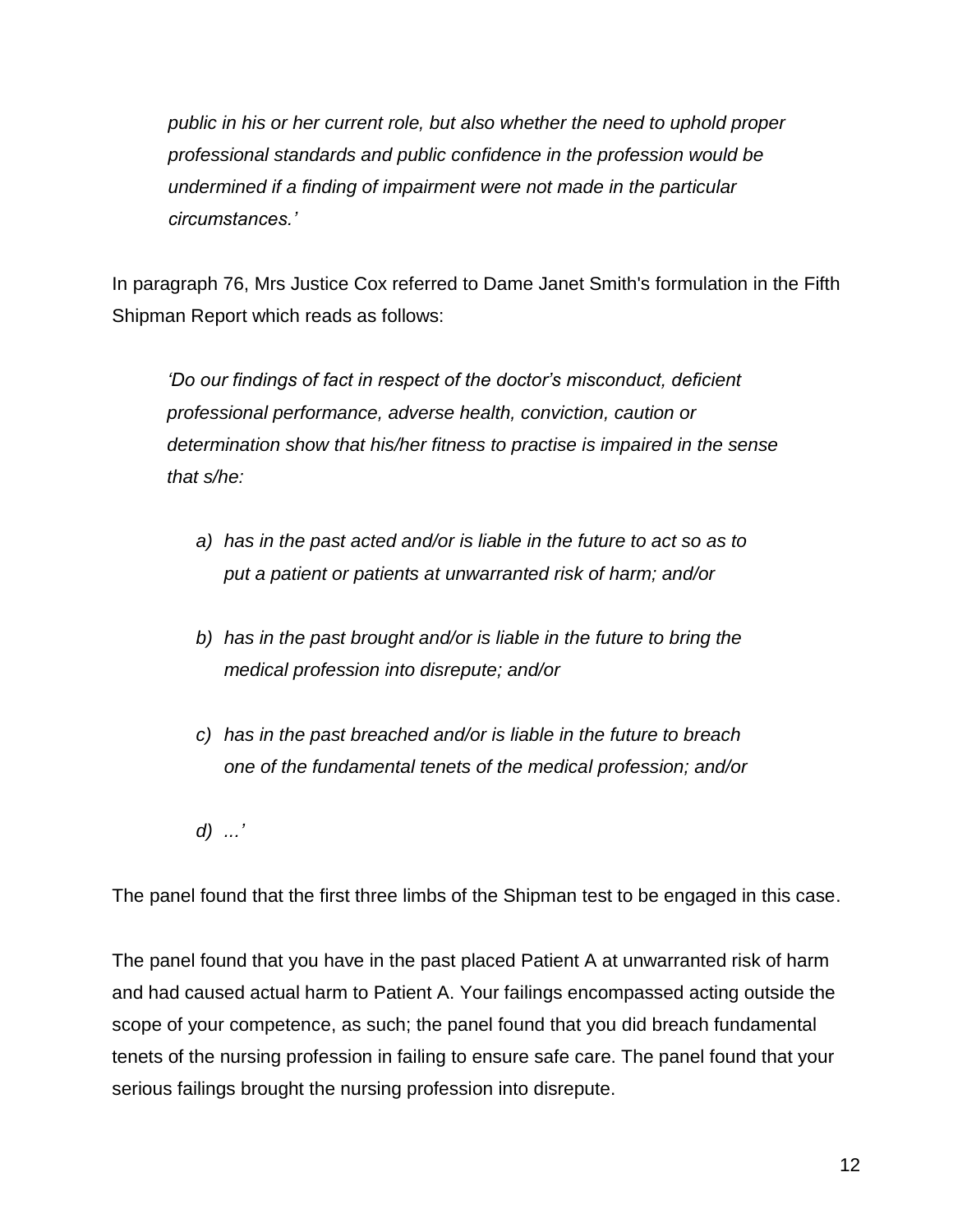Regarding insight, the panel considered your reflective piece dated 23 March 2022 in which you said:

*"I take full responsibility for my actions on that day. I went to apply suction to the airways of Patient A without turning on the oxygen and that caused him to desaturate. I do not dispute what happened that day. I admit that I worked outside my area of competence. Looking back, I should not have accepted responsibility for the patient's care. I should have told my Agency that I was not taking the shift and gone home. I should have told them that I was not capable of looking after Patient A due to his complex needs which I was not trained for. I failed to preserve safety of Patient A.*

*Looking back, it would have been preferable if the Agency had given me a shadow shift first and I would have made my decision based on the shadow shift. I would have realised then that I would not be capable of caring for Patient A. I should not have carried on with the shift because the NMC states in the Code of Conduct, Professional Standard 13, 'Preserve safety, Recognise and work within the limits of your competence.' I failed to work within my competence, resulting in putting Patient A's life at risk. Professional Standard 20, states, 'Uphold the reputation of your profession at all times. 'I recognise that due to this incident, Patient A and his family were highly likely to have lost trust in me as their nurse and this could also have had the same effect on other experienced nurses that looked after Patient A. Professional Standard 4,' Act in the best interest of people at all times. 'I feel I did not act in the best interests of Patient A by accepting his care, knowing that I was not fully trained to look after patients that were on ventilators. I should have been more assertive when I told the night nurse and my Agency that I was not ITU trained. On reflection, I wish I had just gone back home and not jeopardised Patient A's safety. I really regret it and apologise for my actions. If I had not asked the carer to call Patient A's wife when Patient A had started desaturating it could have turned out to be a catastrophic situation. Patient A could have had a respiratory arrest due*  to lack of oxygen and he could have died. I apologise to Patient A and his wife and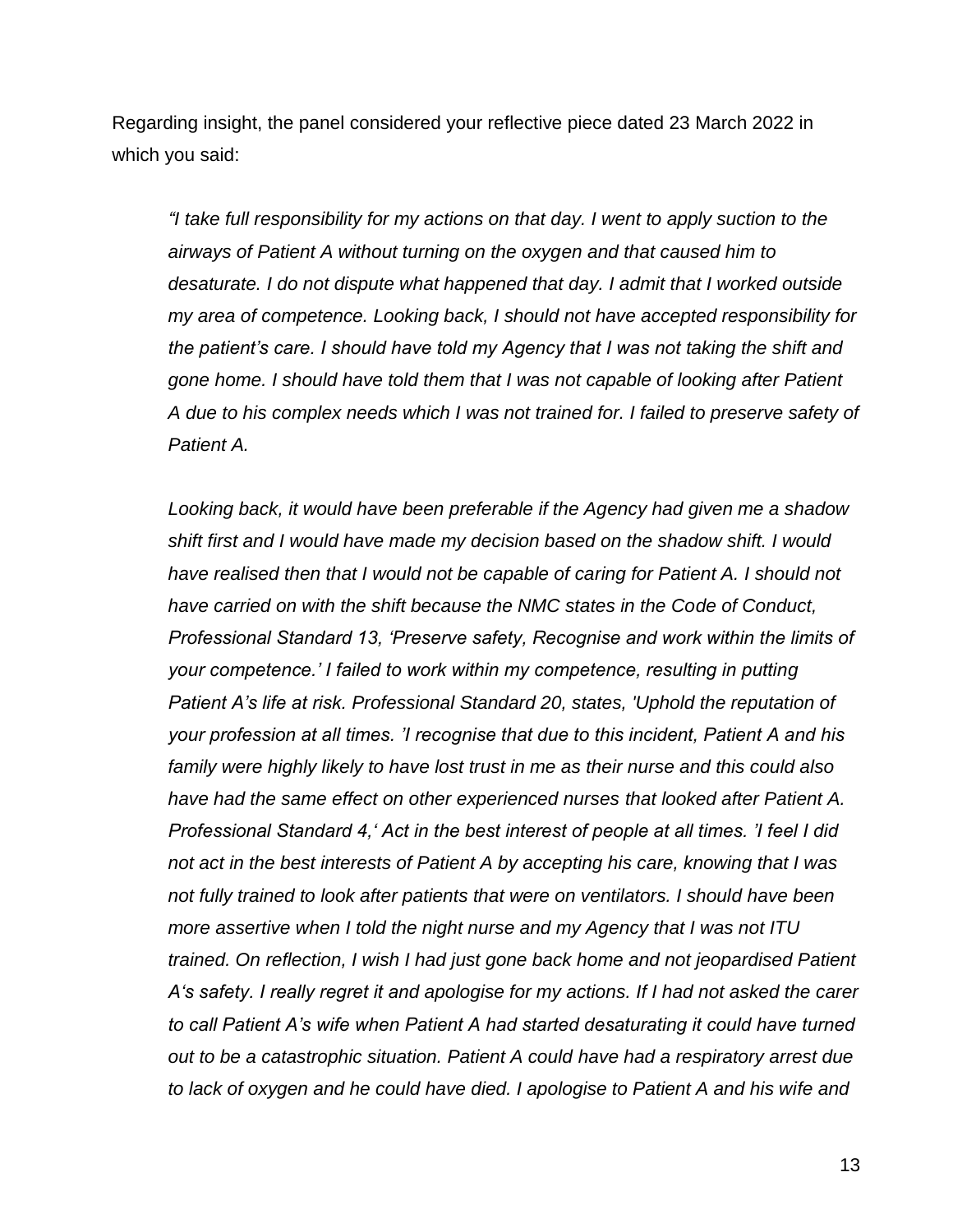*his family for the distress that I caused, I am deeply sorry. I know as a nurse I have the duty of care to my patients. I understand the family's anxiety and their lack of confidence in me. I panicked when I heard the alarms and I called for help. Given the circumstances at the time, I feel it was the right thing to do to ensure Patient A's safety was met. I agree that it was not Patient A's wife's responsibility, it was my responsibility to keep Patient A safe. If the public were to hear about this incident, they would not have any faith in me and they would regard me as an incompetent nurse. I really think this incident had an impact on my colleagues, they can be easily judged because of my actions, which is not fair on them or their reputation. I would like to apologise to all my fellow nurses. I would also like to reassure them that I will not make another poor decision in the future. I am aware at all times of how my behaviour can affect and influence the behaviour of other people. I'm also aware that this incident had an impact on my employer because it also put the Agency's name in a questionable position. An incident like this can tarnish their reputation. I admit that I failed to uphold the reputation of my profession. I did not meet the high standards of care expected of me as a registered nurse. The Code states, 'you must not be given unsafe care or treatment or to be put at risk of harm that could be avoided.' Since this incident I have stopped working in the community looking after patients who are nursed at home. I am not competent to look after them if they have complex needs. I work in the wards where I am competent. I am very aware of my skills and competences. In an attempt to remedy my failings, I have completed a Non-Invasive and Invasive Ventilation and Tracheostomy course."*

The panel noted that you made admissions to all charges at the outset of this hearing. You have demonstrated both in your reflective piece and in your oral evidence an understanding of how your actions put Patient A at a risk of harm, why what you did was wrong and how this impacted negatively on the reputation of the nursing profession. The panel further took account that this was a one off incident and of your genuine remorse. It was satisfied that you were able to sufficiently demonstrate how you would handle a similar situation differently in the future.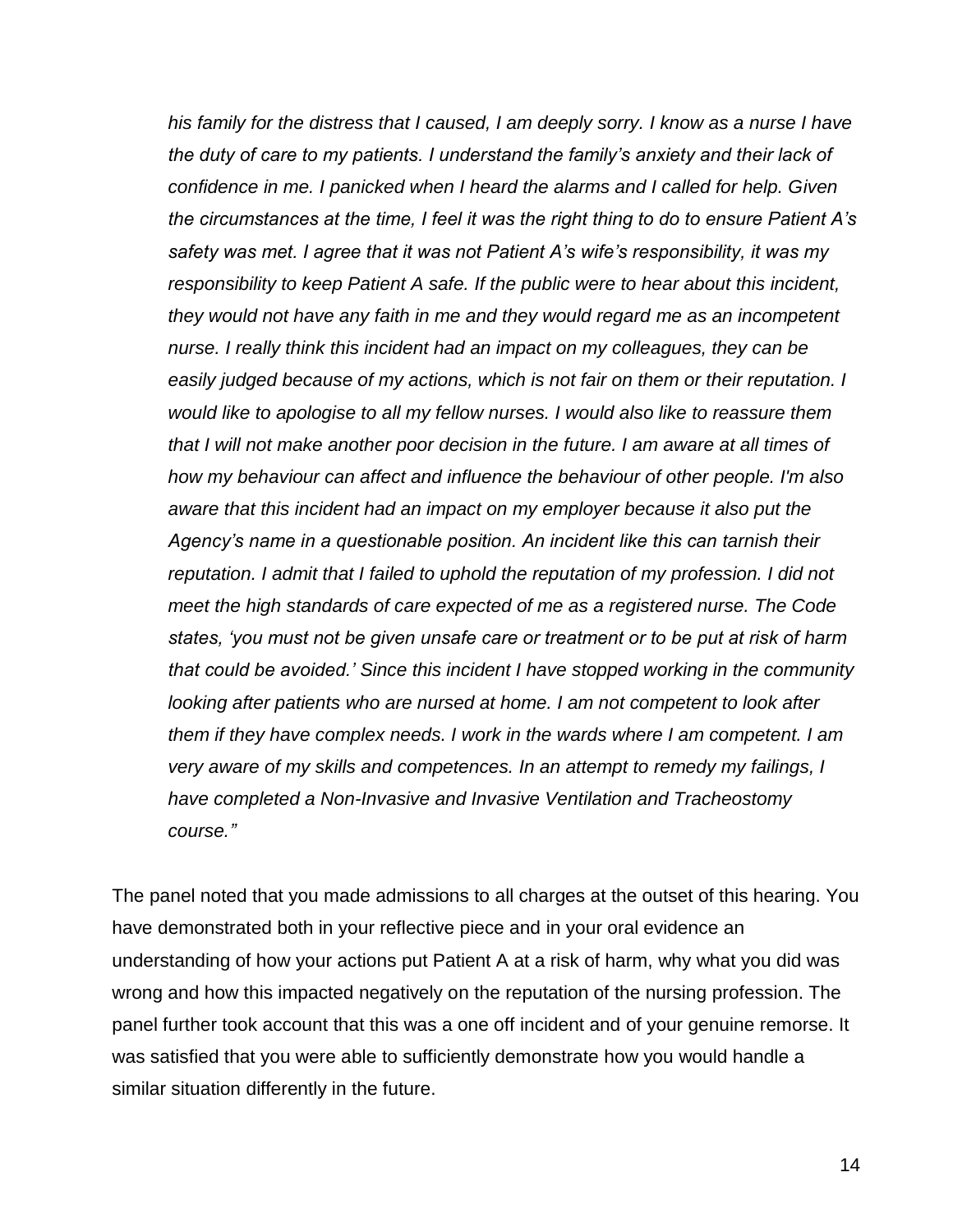The panel was satisfied that the misconduct in this case is capable of remediation. Therefore, the panel carefully considered the evidence before it in determining whether or not you have strengthened your practice. The panel took into account the additional, relevant training you have undertaken/the reflective piece written by you addressing the concerns and your decision not to be involved in working outside of a hospital setting without further training. It further bore in mind the testimonials provided on your behalf from your current employer and from colleagues with whom you have worked, which attest to you being a good and competent nurse. The panel was satisfied from the information before it that you have taken steps to strengthen your practice and address the concerns identified. The panel was therefore satisfied that the risk of repetition of the conduct found proved is low. The panel therefore decided that a finding of current impairment is not necessary on the grounds of public protection as these concerns have been met by your insight and remediation.

The panel bore in mind that the overarching objectives of the NMC: to protect, promote and maintain the health, safety, and well-being of the public and patients, and to uphold and protect the wider public interest. This includes promoting and maintaining public confidence in the nursing profession and upholding the proper professional standards for members of the profession. It noted that the threshold to find current impairment on the public interest grounds alone was high. However, the panel was of the view that the concerns in this case are very serious. It bore in mind the highly complex needs of Patient A and your lack of preparation and reading of his care plan on your part prior to accepting and undertaking the shift. It also considered that by failing to identify Patient A's needs were outside of your competencies, and continuing to provide care for him, you seriously misjudged the potential seriousness of the repercussions for the health and well-being of Patient A.

The panel appreciated that this was one incident, and that the risk of repetition was low; however, the panel determined that the high bar for finding current impairment on the grounds of public interest alone is met and a finding of impairment on this ground alone is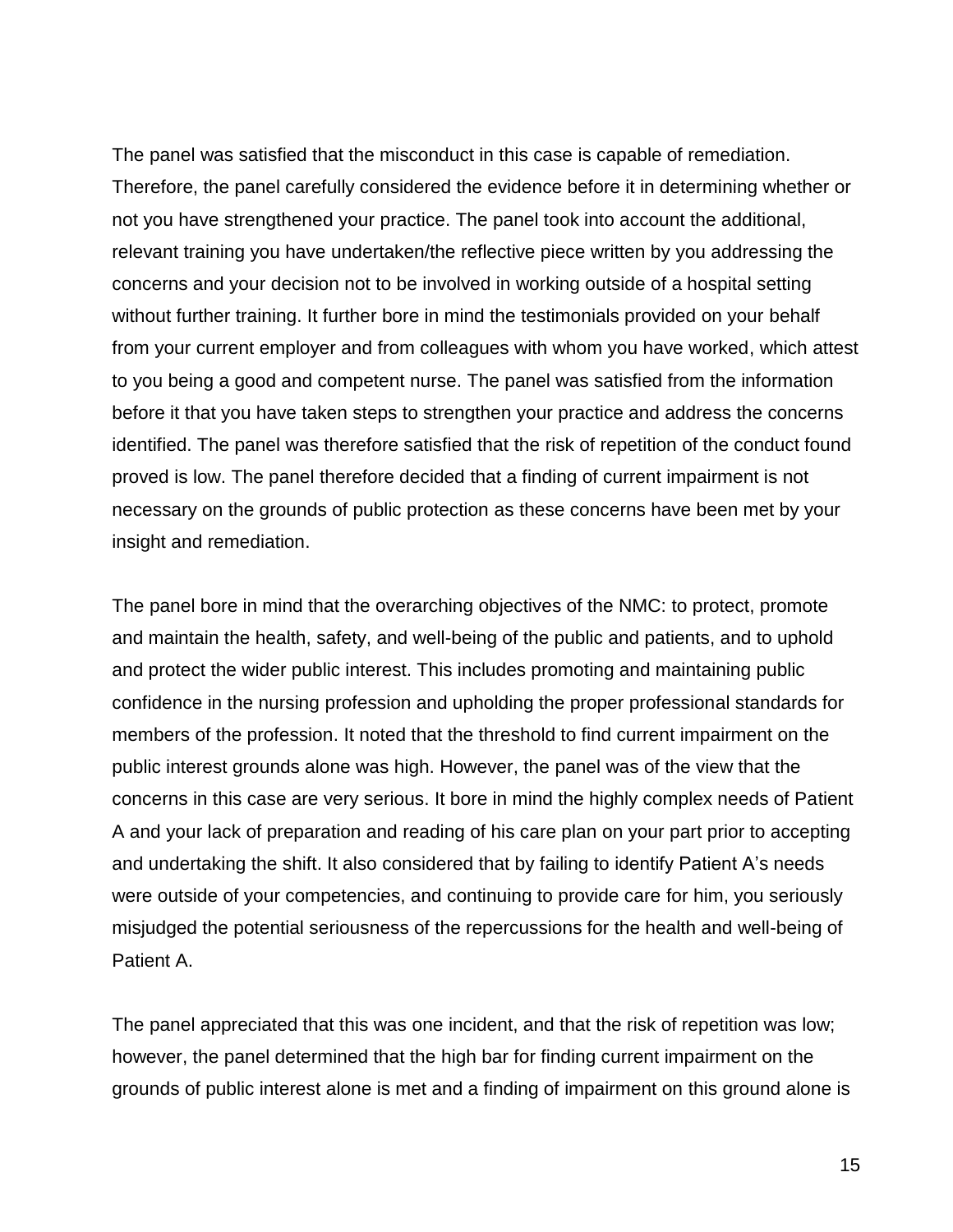required due to the catastrophic harm that could have been caused. It was of the view that public confidence in the profession would be undermined if a finding of impairment were not made in this case to mark the seriousness of your misconduct.

The panel therefore finds your fitness to practise impaired on the ground of public interest alone.

# **Sanction**

The panel has considered this case very carefully and has decided to make a suspension order for a period of two months without review. The effect of this order is that the NMC register will show that your registration has been suspended.

In reaching this decision, the panel has had regard to all the evidence that has been adduced in this case and had careful regard to the Sanctions Guidance (SG) published by the NMC. The panel accepted the advice of the legal assessor.

## **Submissions on sanction**

Ms Denholm informed the panel that in the Notice of Hearing, dated 21 February 2022, the NMC had advised you that it would seek the imposition of a suspension order for a period of six months if the panel found your fitness to practise currently impaired. Ms Denholm submitted that the position has not changed. She outlined the aggravating and the mitigating factors in this case.

Ms Denholm, whilst recognising that the decision and sanction was for the panel alone, submitted that the NMC considered a suspension order for a period of six months, to be the appropriate sanction.

She took the panel through each of the sanctions available and set out the view of the NMC. She submitted that these were serious breaches, which caused actual harm to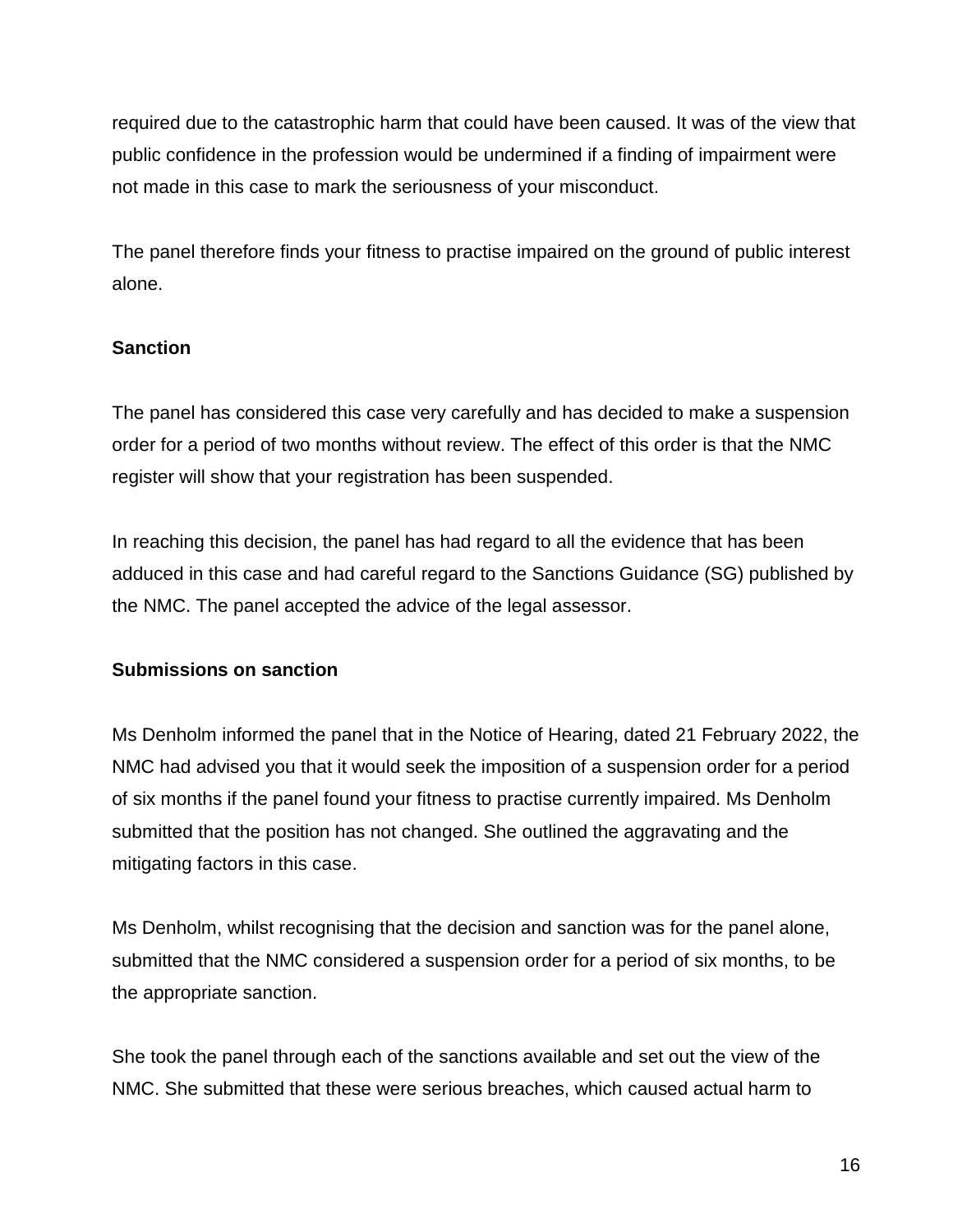Patient A and the potential for further risk of harm. She submitted that given the seriousness of the concerns identified and the public interest, taking no action or imposing a caution order would not be appropriate. Ms Denholm submitted that a conditions of practice order would not be appropriate in this case. She accepted that although the issues arose in a clinical setting, in the NMC's view there appears to be an attitudinal concern as you continued to care for Patient A when you knew you were not competent to do so, and therefore a conditions of practice order would not be workable.

Therefore Ms Denholm submitted that a short suspension order of six months would be the most appropriate and proportionate sanction in your case.

Ms Maudsley submitted that these proceedings have had a salutary effect on you and therefore a caution order would be adequate to mark your misconduct. She reminded the panel that you agreed and accepted the charges at the outset and have demonstrated good insight and genuine remorse. She submitted that this was an isolated incident in an otherwise unblemished career, and that you have been working without any repetition or any further concerns since this incident. She told the panel that you do not work with patients in the community, you do not provide care for patients who are ventilated and you do not accept shifts which you are not competent to undertake. She submitted that if you were to undertake such work, you would ensure that you are trained in those specific areas. Ms Maudsley submitted that at the time of the incident, you felt pressured into accepting the role as you did not want to say 'no' to Patient A, his wife, the outgoing nurse or the agency. However, Ms Maudsley submitted that you now know the importance of being assertive. Ms Maudsley submitted that a caution order of up to five years would be appropriate as there was no risk to public protection and this case was at the lower end of impaired fitness to practise. If the panel considered that this was not sufficient, then a conditions of practice order would be appropriate with areas of re-training. She informed the panel of your personal and financial circumstances. She submitted that a suspension order would be wholly disproportionate in your case.

#### **Decision and reasons on sanction**

17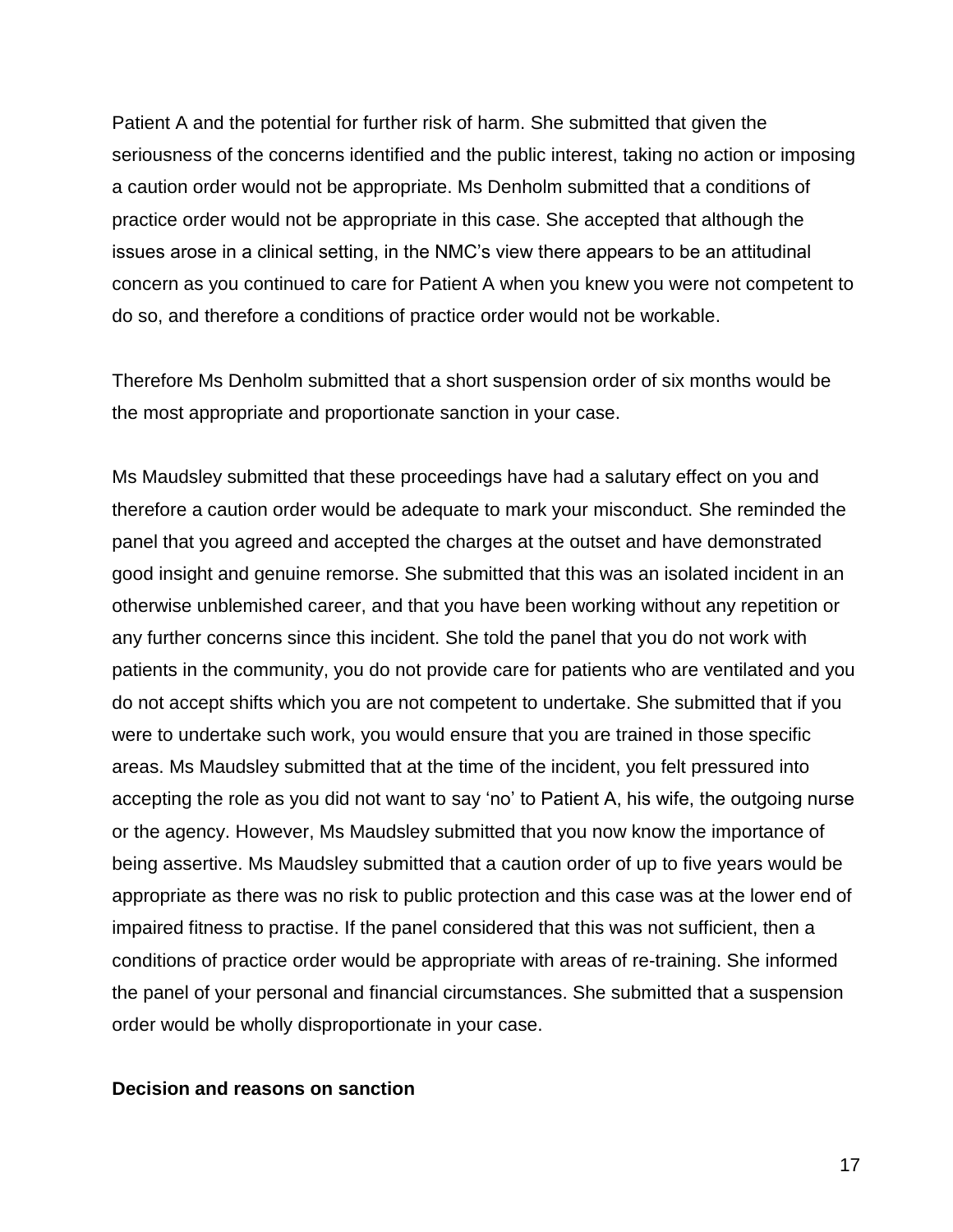Having found your fitness to practise currently impaired, the panel went on to consider what sanction, if any, it should impose in this case. The panel has borne in mind that any sanction imposed must be appropriate and proportionate and, although not intended to be punitive in its effect, may have such consequences. The panel had careful regard to the SG. The decision on sanction is a matter for the panel independently exercising its own judgement.

The panel took into account the following aggravating features:

- Patient A was an extremely vulnerable patient with complex needs and was unable to communicate verbally or to gesticulate;
- As an Agency nurse you did not assure yourself of your competence to care for this patient before accepting the allocation; and
- Patient A suffered actual harm and was placed at further risk of harm as a result of your misconduct.

The panel also took into account the following mitigating features:

- You made full and frank admissions at the outset of the hearing; and
- Demonstrated remorse, evidence of insight and steps taken to address the concerns; and
- This was a one off incident in an otherwise unblemished career.

The panel first considered whether to take no action but concluded that this would be inappropriate in view of the seriousness of the case and the public interest concerns identified. The panel decided that it would be neither proportionate nor in the public interest to take no further action.

It then considered the imposition of a caution order but again determined that, due to the seriousness of the case, and the public interest issues identified, an order that does not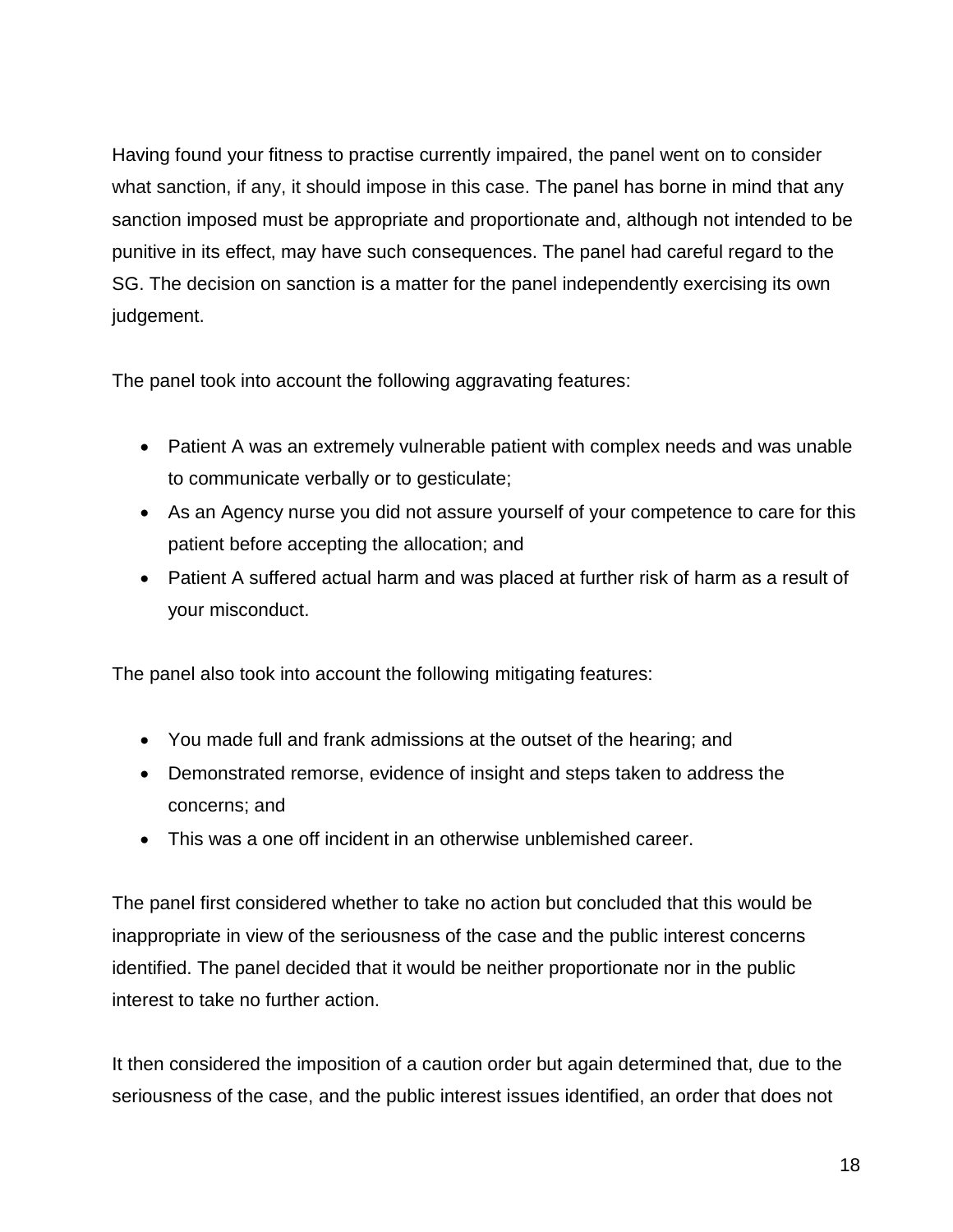restrict your practice would not be appropriate in the circumstances. The SG states that a caution order may be appropriate where '*the case is at the lower end of the spectrum of impaired fitness to practise and the panel wishes to mark that the behaviour was unacceptable and must not happen again.'* The panel considered that your misconduct was not at the lower end of the spectrum and that a caution order would be inappropriate in view of the issues identified. The panel decided that it would be neither proportionate nor in the public interest to impose a caution order.

The panel next considered whether placing conditions of practice on your registration would be a sufficient and appropriate response. The panel is mindful that any conditions imposed must be proportionate, measurable and workable.

The panel was of the view that although the incident occurred in a clinical capacity, you have already strengthened your practice so there are no public protection concerns and there were no practical or workable conditions that could be formulated which would address the seriousness of public interest concerns.

The panel then went on to consider whether a suspension order would be an appropriate sanction. The SG states that suspension order may be appropriate where some of the following factors are apparent:

- *A single instance of misconduct but where a lesser sanction is not sufficient;*
- *No evidence of harmful deep-seated personality or attitudinal problems;*
- *No evidence of repetition of behaviour since the incident;*
- *The Committee is satisfied that the nurse has insight and does not pose a significant risk of repeating behaviour.*

The panel considered that the misconduct in this case is so serious that it requires temporary removal from the register. This is required to address the public interest in this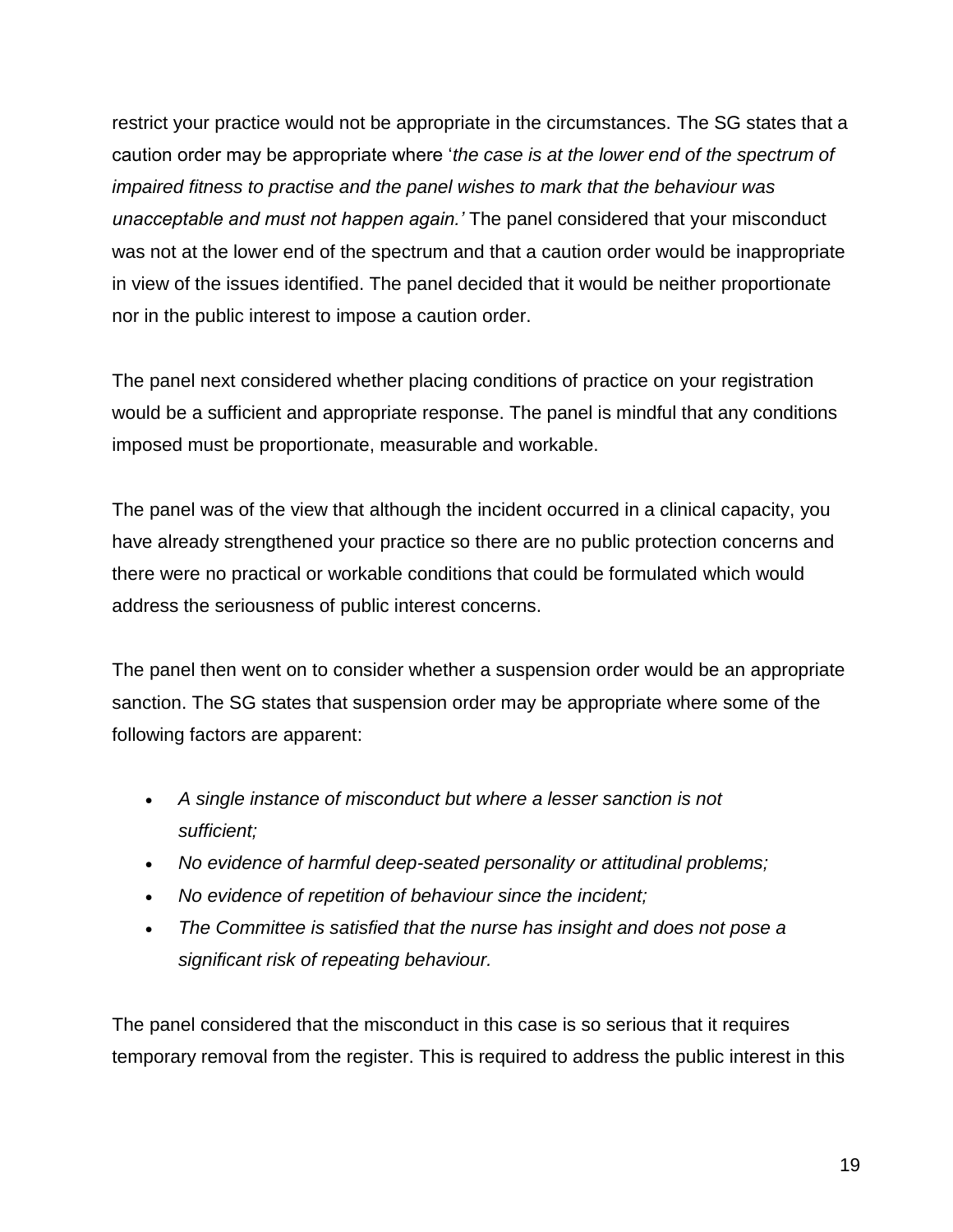case which is to maintain public confidence and trust in the profession and to protect the reputation of the nursing profession and its regulator.

Whilst this was a single incident, the panel noted that the charges found proved related to a very vulnerable patient with complex needs who was caused actual harm and was placed at further risk of harm as a result of your actions. The panel took into account that there had been no concerns raised about your clinical practice since the incident nor any repetition of the misconduct found proved. The panel considered that there is no evidence of harmful, deep-seated attitudinal problems incapable of remediation. However, given the public interest concerns in this case, the panel determined that a suspension order restricting your practice for a short period of time is the most appropriate sanction to mark the seriousness of your misconduct.

The panel did go on to consider whether a striking-off order would be appropriate. The panel was satisfied that in this case, the misconduct was not fundamentally incompatible with remaining on the register, therefore the panel concluded that a striking-off order would be disproportionate.

Balancing all of these factors the panel has concluded that a suspension order is the appropriate and proportionate sanction.

The panel noted the hardship such an order will inevitably cause you. However this is outweighed by the public interest in this case.

The panel considered that this order is necessary to mark the importance of maintaining public confidence in the profession, and to send to the public and the profession a clear message about the standard of practice required of a registered nurse.

The panel determined that a suspension order for a period of two months was appropriate in this case to mark the seriousness of the misconduct.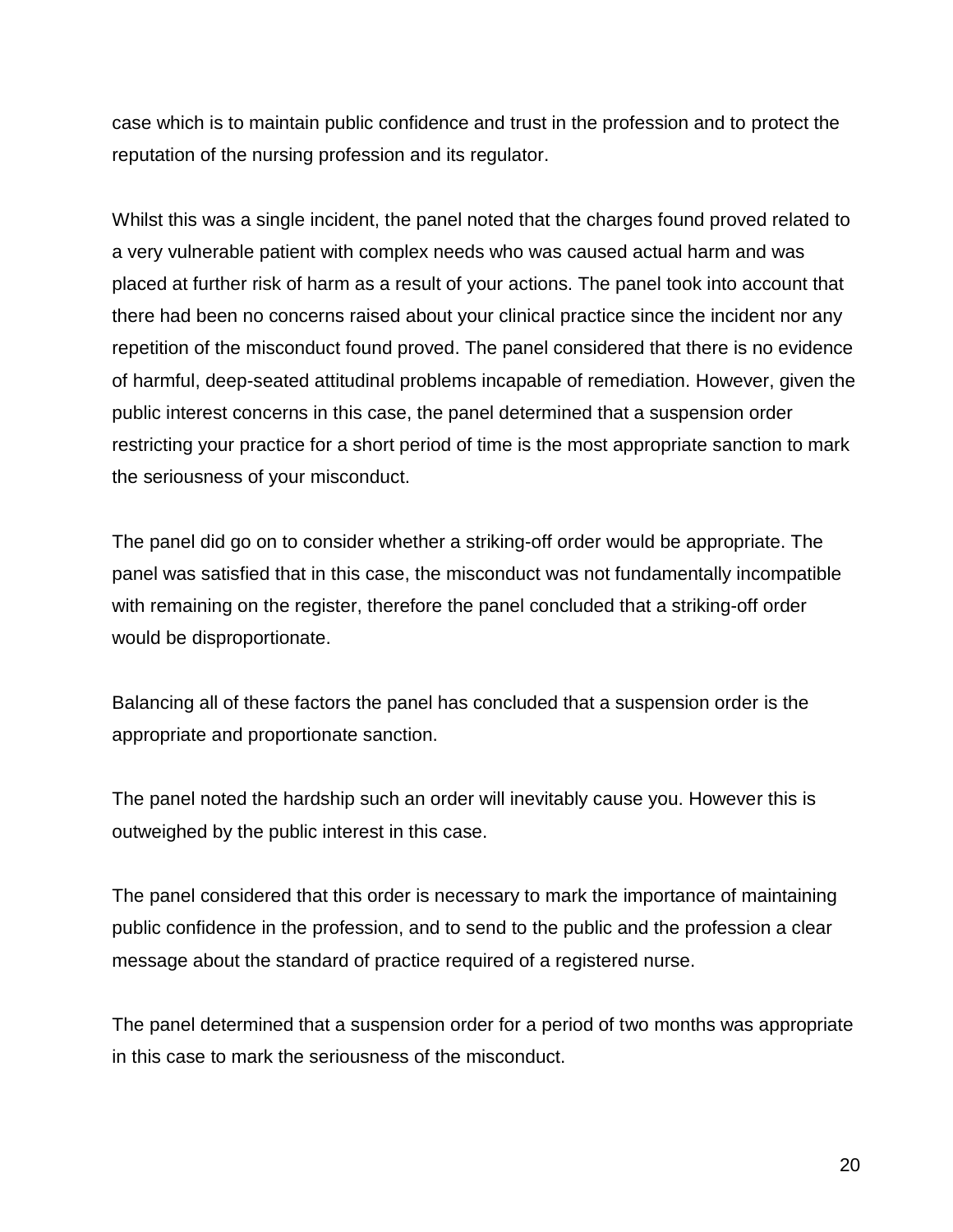In accordance with Article 29 (8A) of the Order the panel may exercise its discretionary power and determine that a review of the substantive order is not necessary.

The panel determined that it made the suspension order having found your fitness to practise currently impaired on public interest grounds only. The panel was satisfied that the suspension order will satisfy the public interest in this case and will maintain public confidence in the profession as well as the NMC as the regulator. Further, the suspension order will declare and uphold proper professional standards. Accordingly, the current suspension order will expire, without review, in two months' period.

This will be confirmed to you in writing.

### **Interim order**

As the suspension order cannot take effect until the end of the 28-day appeal period, the panel has considered whether an interim order is required in the specific circumstances of this case. It may only make an interim order if it is satisfied that it is necessary for the protection of the public, is otherwise in the public interest or in your own interest until the suspension sanction takes effect. The panel heard and accepted the advice of the legal assessor.

## **Submissions on interim order**

The panel took account of the submissions made by Ms Denholm. She submitted that an interim order was required on public interest grounds for the same reasons given for the substantive suspension order. Ms Denholm invited the panel to make an interim suspension order for a period of 18 months to cover any appeal period until the substantive suspension order takes effect.

Ms Maudsley submitted that as there is no risk to patient safety, it would not be appropriate to impose any interim order and submitted that the public interest would be